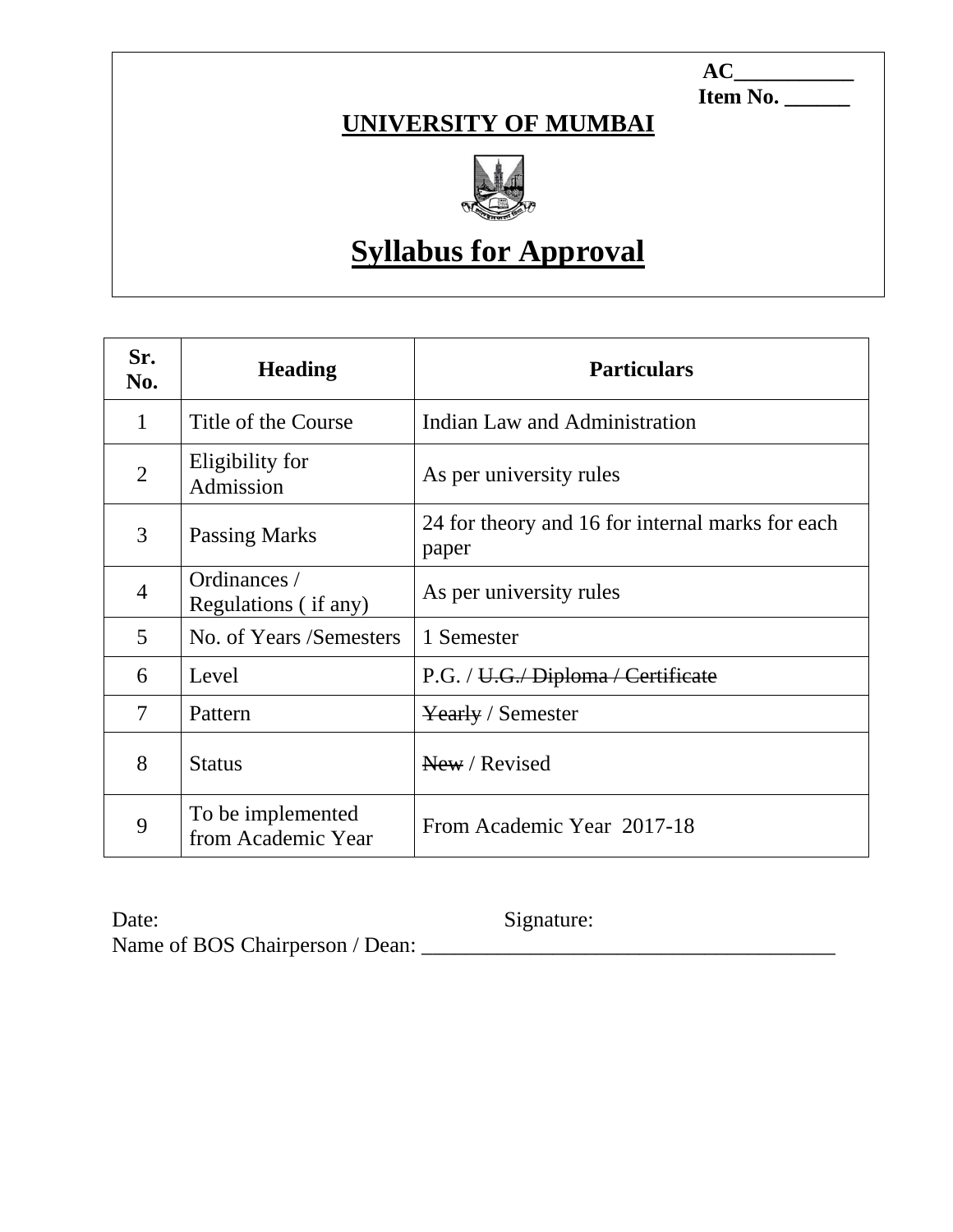### **UNIVERSITY OF MUMBAI**



# **Essential Elements of the Syllabus**

| 1              | Title of the Course              | <b>Indian Law and Administration</b> |
|----------------|----------------------------------|--------------------------------------|
| $\overline{2}$ | <b>Course Code</b>               | <b>UDSKTILAD</b>                     |
| 3              | Preamble / Scope                 | Enclosed                             |
| $\overline{4}$ | Objective of Course              | Enclosed                             |
| 5              | Eligibility                      | As per university rules              |
| 6              | <b>Fee Structure</b>             | As per university rules              |
| 7              | No. of Lectures                  | As per university rules              |
| 8              | No. of Practical                 | <b>NA</b>                            |
| 9              | Duration of the Course           | <b>One Semester</b>                  |
| 10             | Notional hours                   | As per university rules              |
| 11             | No. of Students per Batch        | As per university rules              |
| 12             | Selection                        | As per university rules              |
| 13             | Assessment                       | As per university rules              |
| 14             | <b>Syllabus Details</b>          | Enclosed                             |
| 15             | Title of the Unit                | Enclosed                             |
| 16             | Title of the Sub-Unit            | Enclosed                             |
| 17             | Semester wise Theory             | Enclosed                             |
| 18             | Semester wise List of            | NA                                   |
|                | Practical                        |                                      |
| 19             | <b>Question Paper Pattern</b>    | Enclosed                             |
| 20             | <b>Pattern of Practical Exam</b> | <b>NA</b>                            |
| 21             | Scheme of Evaluation of          |                                      |
|                | Project / Internship             | As per university rules              |
| 22             | List of Suggested Reading        | Enclosed                             |
| 23             | List of Websites                 | <b>NA</b>                            |
| 24             | List of You-Tube Videos          | <b>NA</b>                            |
| 25             | List of MOOCs                    | <b>NA</b>                            |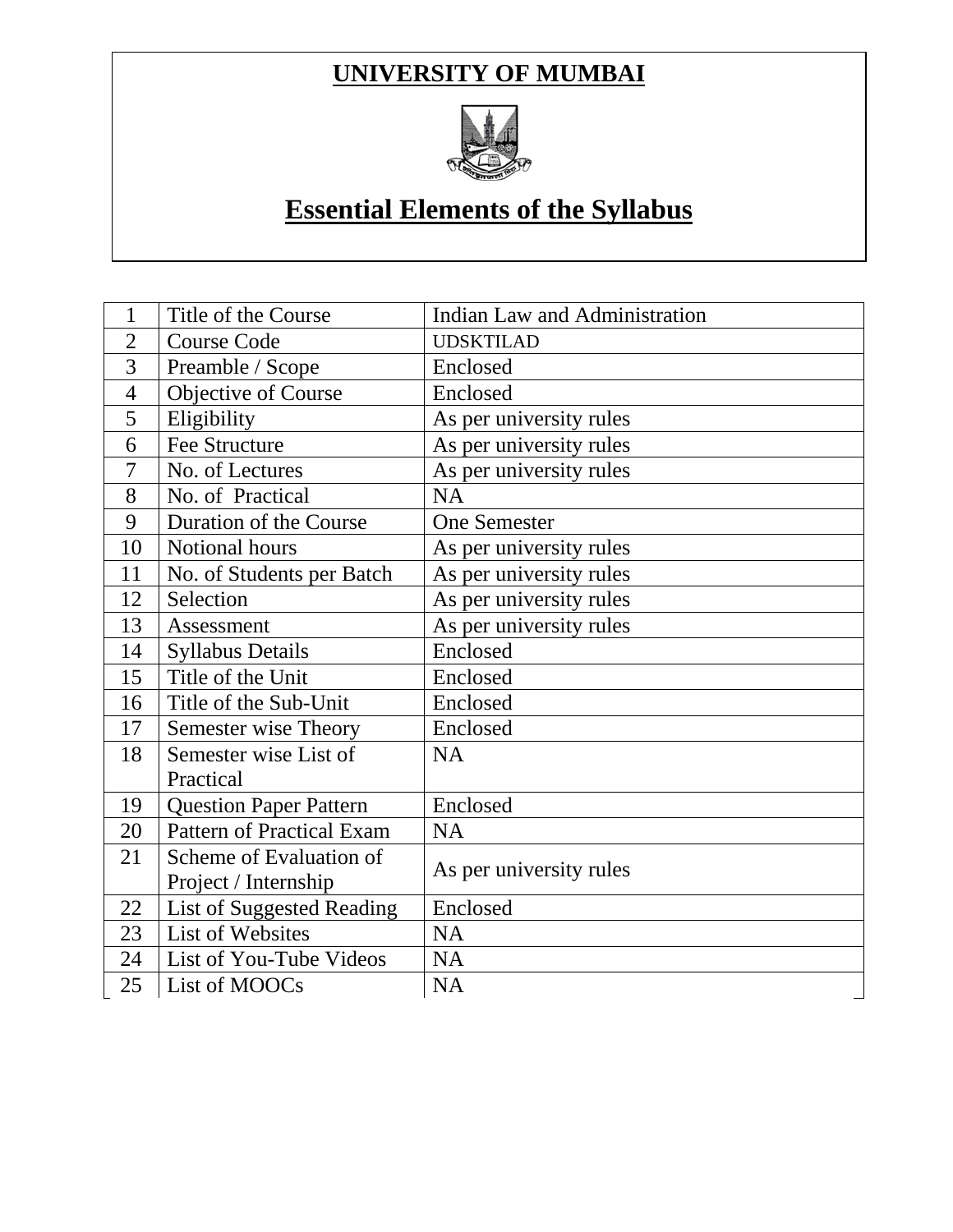#### **Indian Law and Administration Syllabus for M. A. II (Semester III)**

#### **Preamble and Objectives:**

This course is one of the electives offered for MA Part II Semester III. Course encompasses study of two of the four prime goals of human life, Dharma and Artha. It prompts a traditional understanding of various texts associated with Dharmashastra and Arthashastra. It also throws light on development of these ideas by introducing medieval texts like Viramitrodaya.

Along with textual understanding, the course aims at motivating students to undertake a comparative analysis. It also makes these subjects relevant by assignments on application of theoretical knowledge to modern world affairs. Course aims at empowering the student with a holistic and comparative understanding of law and administration in ancient and medieval India.

#### **Paper I: Origin and Development of Dharmashastra**

Unit I: History of Dharmashastra (2 Credits) (30) Unit II: Selections from Apastamba Dharma Sutra- 1.1.1-1.1.19 (Teacher-Pupil Rights n duties) and 2.25.1-2.26.17 (Kingship) (2 Credits) (30)

**Assignment**: Any other Dharmasutra

#### **Paper II: Polity and administration**

| Unit I: Arthashastra and its Sources | $(2 \text{ Credits})$ $(30)$ |
|--------------------------------------|------------------------------|
| Unit II: Viduraniti                  | $(2 \text{ Credits}) (30)$   |

**Assignment**: Concepts of Polity in Valmiki Ramayana or Mahabharata

#### **Paper III: Selections from Dharmashastra and Arthashastra Texts**

| Unit I: Manusmriti (Rajadharma-prakarana-7 <sup>th</sup> Chapter)                  | $(1$ Credit $)$ $(15)$ |
|------------------------------------------------------------------------------------|------------------------|
| Unit II: Yajnavalkyasmriti (Dayavibhaga-prakarana- Vyavaharadhyaya-8 <sup>th</sup> |                        |
| Chapter)                                                                           |                        |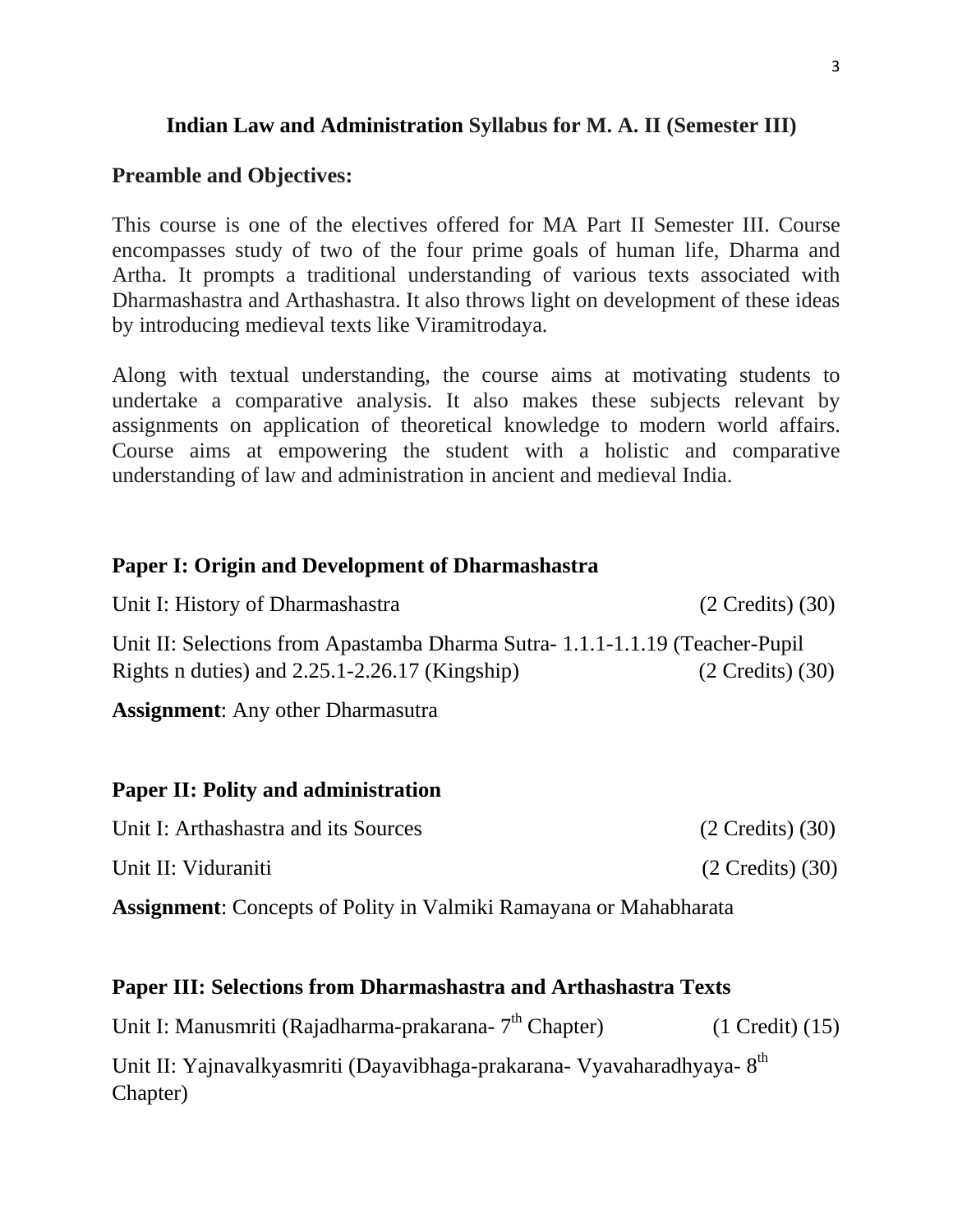Unit III: Kautiliya Arthashastra: (2 Credits) (30)

- i. Portfolios of Ministers: Amatyotpatti (I.4), Suvarnadhyaksha-Vivitadhyaksha (II.13-II.34)
- ii. Taxation: Samahartrusamudayaprasthapana (II.6), Shulkavyavahara (II.22)

**Assignment**: On any other Smriti

#### **Paper IV: Study of War strategies**

Unit I: Kautiliya Arthashastra- Skandhavaranivesha-Prativyuhasthapana (X.1-X. 6) (1 Credit) (15) Unit II: Kamandakiya Nitisara- Chapters 18-20 (1 Credit) (15) Unit III: Warfare in Valmiki Ramayana- Vali-Sugriva Yuddha, Rama- Ravana Yuddha (1 Credit) (15) Unit IV: Warfare in Mahabharata: The Great Indian Battle (1 Credit) (15) **Assignment**: Warfare in Classical Literature

#### **Paper V: State and Foreign Policy**

| Unit I: Mandalayoni (KA VI.1), Shadgunyam (KA VII.1-18)                            | $(2$ Credits) $(30)$ |
|------------------------------------------------------------------------------------|----------------------|
| Unit II: Selections from medieval texts on law and administration (2 Credits) (30) |                      |

- i. Viramitrodya of Mitra Mishra- Modes of proof
- ii. Dandaniti-prakarana of Keshava Pandit

**Assignment**: Reflection of State and Foreign Policy in modern world- Case study

#### **Select Bibliography:**

- 1. Kautiliya Arthashastra, T. Ganapati Shastri
- 2. Kautiliya Arthashastra, R. P. Kangle
- 3. Kautiliya Arthashastra Marathi Translation, R. P. Kangle